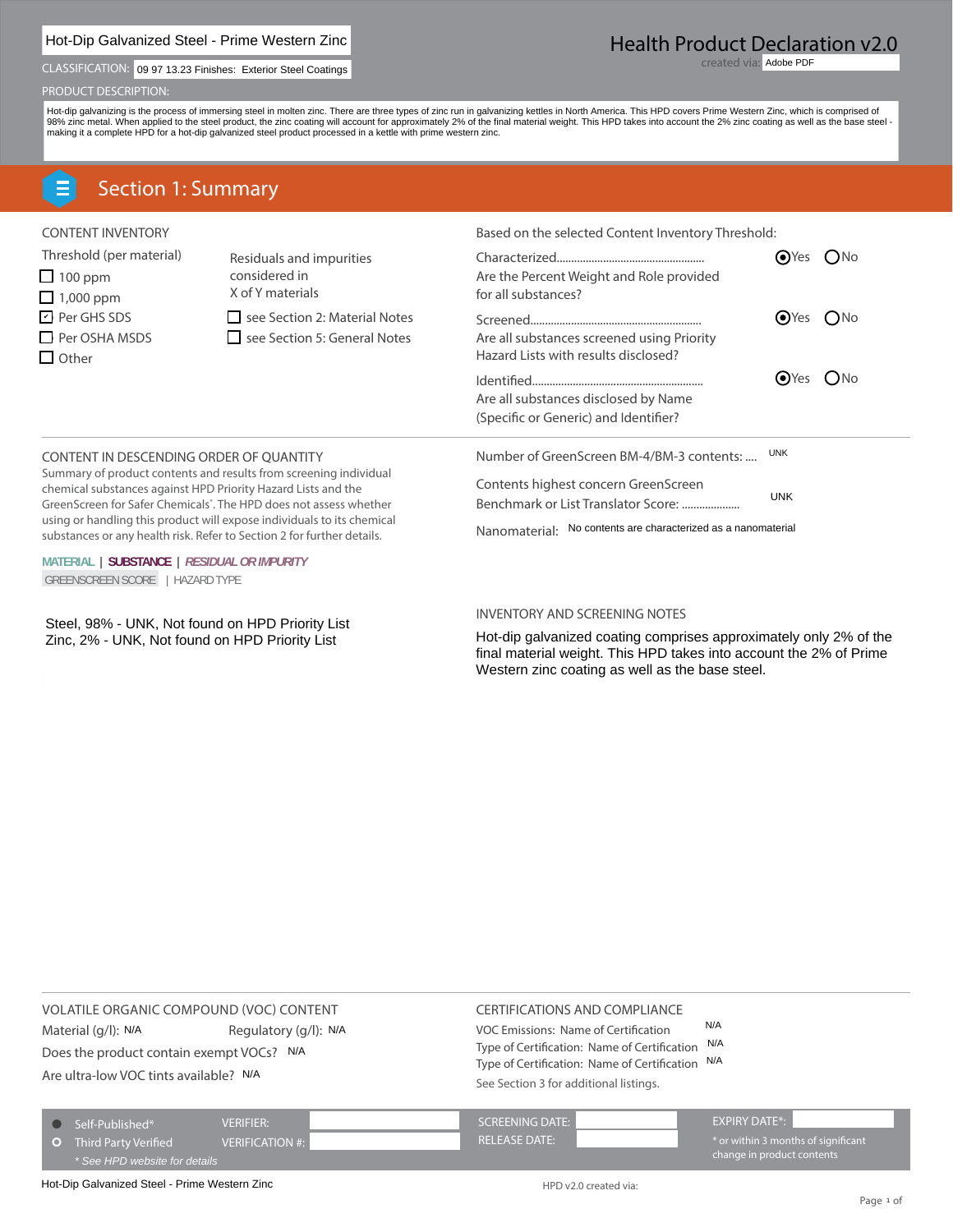#### B Section 2: Content in Descending Order of Quantity

This section lists materials in a product and the substances in each material based on the Inventory Threshold for each material. If residuals or impurities from the manufacturing or extraction processes are considered for a material, these are inventoried and characterized to the extent described in the Material and/or General Notes. Chemical substances are screened against the HPD Priority Hazard Lists for human and environmental health impacts. Screening is based on best available information; "Not Found" does not necessarily mean there is no potential hazard associated with the product or its contents. More information about Priority Hazard Lists and the GreenScreen can be found online: www.hpd-collaborative.org and www.greenscreenchemicals.org.

| MATERIAL NAME Zinc                                                             | $%: 2.00\%$                             |                     | HPD URL: http://horsehead.net/documents/Horsehead/SDS_PW_Zinc_Metal.PDF |                                                                                                                             |
|--------------------------------------------------------------------------------|-----------------------------------------|---------------------|-------------------------------------------------------------------------|-----------------------------------------------------------------------------------------------------------------------------|
| INVTHRESHOLD: per GHS SDS                                                      | RESIDUALS/IMPURITIES: Considered        |                     |                                                                         |                                                                                                                             |
| <b>MATERIAL NOTES:</b>                                                         |                                         |                     |                                                                         |                                                                                                                             |
|                                                                                |                                         |                     |                                                                         |                                                                                                                             |
|                                                                                |                                         |                     |                                                                         | Zinc per ASTM B6 is the primary material used in the coating for hot-dip galvanized steel. Impurities are noted in ASTM B6. |
|                                                                                |                                         |                     |                                                                         |                                                                                                                             |
| SUBSTANCE NAME Prime Western Zinc                                              |                                         |                     |                                                                         | 7440-66-6<br>ID:                                                                                                            |
| %2                                                                             | GS: UNK                                 | RC: UNK<br>NANO: NO | ROLE: coating                                                           |                                                                                                                             |
| HAZARDS:                                                                       | AGENCY(IES) WITH WARNINGS:              |                     |                                                                         |                                                                                                                             |
| <b>NONE</b>                                                                    | No warnings found on HPD Priority Lists |                     |                                                                         |                                                                                                                             |
| <b>SUBSTANCE NOTES:</b>                                                        |                                         |                     |                                                                         | Correct hazard statements if any are listed in the SDS for Prime Western Zinc. General zinc health information can be       |
| found at the International Zinc Association's website at http://www.zinc.org/. |                                         |                     |                                                                         |                                                                                                                             |
|                                                                                |                                         |                     |                                                                         |                                                                                                                             |
|                                                                                |                                         |                     |                                                                         |                                                                                                                             |
|                                                                                |                                         |                     |                                                                         |                                                                                                                             |
| <b>SUBSTANCE NAME</b>                                                          |                                         |                     |                                                                         | ID:                                                                                                                         |
| %: 0.00%                                                                       | RC:<br>GS:                              | NANO:               | ROLE:                                                                   |                                                                                                                             |
| HAZARDS:                                                                       | AGENCY(IES) WITH WARNINGS:              |                     |                                                                         |                                                                                                                             |
|                                                                                |                                         |                     |                                                                         |                                                                                                                             |
| <b>SUBSTANCE NOTES:</b>                                                        |                                         |                     |                                                                         |                                                                                                                             |
|                                                                                |                                         |                     |                                                                         |                                                                                                                             |
|                                                                                |                                         |                     |                                                                         |                                                                                                                             |
|                                                                                |                                         |                     |                                                                         |                                                                                                                             |
|                                                                                |                                         |                     |                                                                         |                                                                                                                             |
| <b>SUBSTANCE NAME</b>                                                          |                                         |                     |                                                                         | ID:                                                                                                                         |
| $%10.00\%$                                                                     | GS:<br>RC:                              | NANO:               | ROLE:                                                                   |                                                                                                                             |
| HAZARDS:                                                                       | AGENCY(IES) WITH WARNINGS:              |                     |                                                                         |                                                                                                                             |
|                                                                                |                                         |                     |                                                                         |                                                                                                                             |
| <b>SUBSTANCE NOTES:</b>                                                        |                                         |                     |                                                                         |                                                                                                                             |
|                                                                                |                                         |                     |                                                                         |                                                                                                                             |
|                                                                                |                                         |                     |                                                                         |                                                                                                                             |
|                                                                                |                                         |                     |                                                                         |                                                                                                                             |
|                                                                                |                                         |                     |                                                                         |                                                                                                                             |
| <b>RESIDUAL OR IMPURITY</b>                                                    |                                         |                     |                                                                         | ID:                                                                                                                         |
| %: 0.00%                                                                       | GS:<br>RC:                              | NANO:               | ROLE:                                                                   |                                                                                                                             |
| HAZARDS:                                                                       | AGENCY(IES) WITH WARNINGS:              |                     |                                                                         |                                                                                                                             |
|                                                                                |                                         |                     |                                                                         |                                                                                                                             |
| <b>SUBSTANCE NOTES:</b>                                                        |                                         |                     |                                                                         |                                                                                                                             |
|                                                                                |                                         |                     |                                                                         |                                                                                                                             |
|                                                                                |                                         |                     |                                                                         |                                                                                                                             |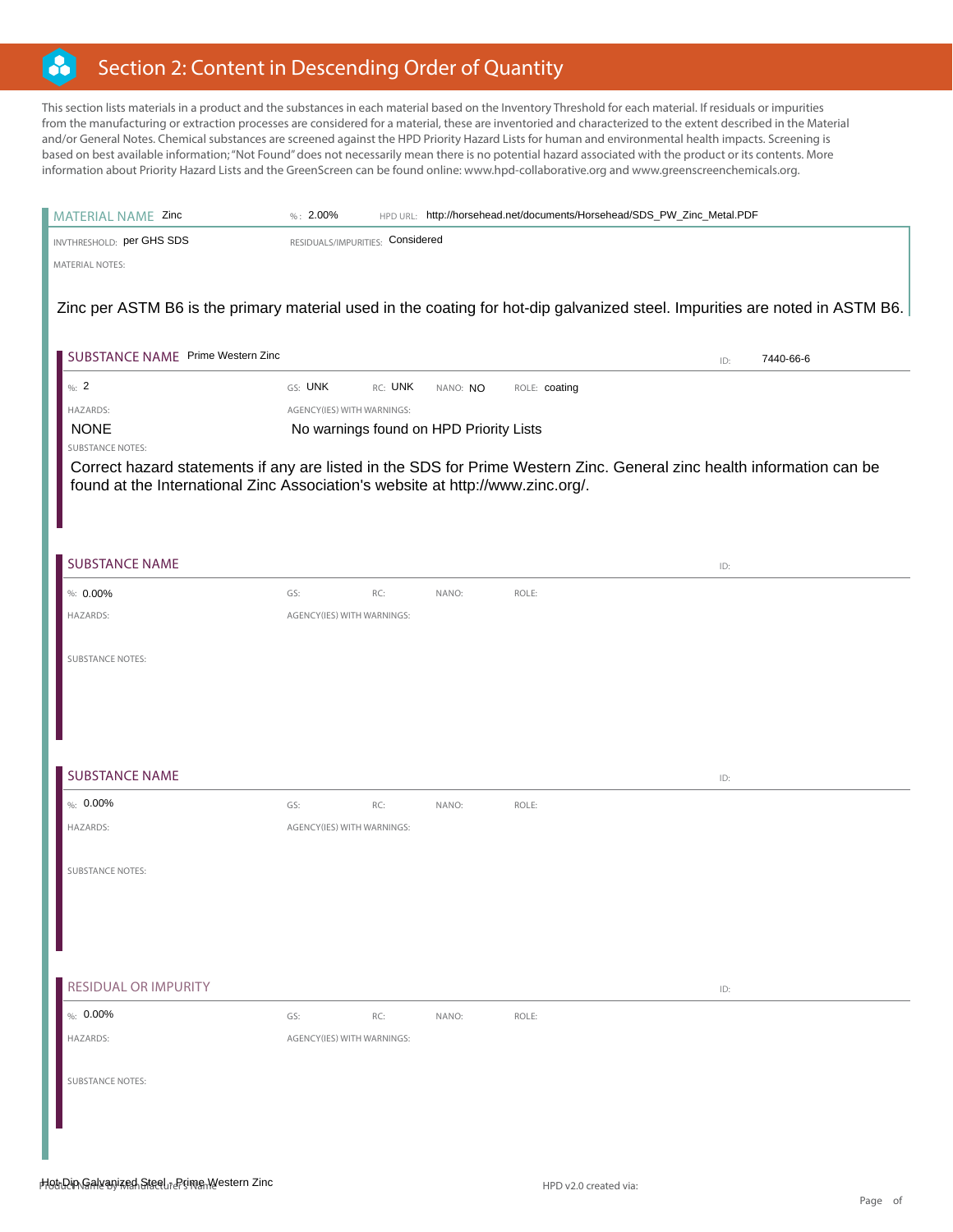#### B Section 2: Content in Descending Order of Quantity

This section lists materials in a product and the substances in each material based on the Inventory Threshold for each material. If residuals or impurities from the manufacturing or extraction processes are considered for a material, these are inventoried and characterized to the extent described in the Material and/or General Notes. Chemical substances are screened against the HPD Priority Hazard Lists for human and environmental health impacts. Screening is based on best available information; "Not Found" does not necessarily mean there is no potential hazard associated with the product or its contents. More information about Priority Hazard Lists and the GreenScreen can be found online: www.hpd-collaborative.org and www.greenscreenchemicals.org.

| MATERIAL NAME Zinc                                                                                                          | $%: 2.00\%$                      |         |                                         | HPD URL: http://horsehead.net/documents/Horsehead/SDS_PW_Zinc_Metal.PDF |     |           |
|-----------------------------------------------------------------------------------------------------------------------------|----------------------------------|---------|-----------------------------------------|-------------------------------------------------------------------------|-----|-----------|
| INVTHRESHOLD: per GHS SDS                                                                                                   | RESIDUALS/IMPURITIES: Considered |         |                                         |                                                                         |     |           |
| <b>MATERIAL NOTES:</b>                                                                                                      |                                  |         |                                         |                                                                         |     |           |
| Zinc per ASTM B6 is the primary material used in the coating for hot-dip galvanized steel. Impurities are noted in ASTM B6. |                                  |         |                                         |                                                                         |     |           |
|                                                                                                                             |                                  |         |                                         |                                                                         |     |           |
| SUBSTANCE NAME Prime Western Zinc                                                                                           |                                  |         |                                         |                                                                         | ID: | 7440-66-6 |
| %: $2$                                                                                                                      | GS: UNK                          | RC: UNK | NANO: NO                                | ROLE: coating                                                           |     |           |
| HAZARDS:                                                                                                                    | AGENCY(IES) WITH WARNINGS:       |         |                                         |                                                                         |     |           |
| <b>NONE</b>                                                                                                                 |                                  |         | No warnings found on HPD Priority Lists |                                                                         |     |           |
| <b>SUBSTANCE NOTES:</b>                                                                                                     |                                  |         |                                         |                                                                         |     |           |
| Correct hazard statements if any are listed in the SDS for Prime Western Zinc. General zinc health information can be       |                                  |         |                                         |                                                                         |     |           |
| found at the International Zinc Association's website at http://www.zinc.org/.                                              |                                  |         |                                         |                                                                         |     |           |
|                                                                                                                             |                                  |         |                                         |                                                                         |     |           |
|                                                                                                                             |                                  |         |                                         |                                                                         |     |           |
| <b>SUBSTANCE NAME</b>                                                                                                       |                                  |         |                                         |                                                                         | ID: |           |
| %: 0.00%                                                                                                                    | GS:                              | RC:     | NANO:                                   | ROLE:                                                                   |     |           |
| HAZARDS:                                                                                                                    | AGENCY(IES) WITH WARNINGS:       |         |                                         |                                                                         |     |           |
|                                                                                                                             |                                  |         |                                         |                                                                         |     |           |
| <b>SUBSTANCE NOTES:</b>                                                                                                     |                                  |         |                                         |                                                                         |     |           |
|                                                                                                                             |                                  |         |                                         |                                                                         |     |           |
|                                                                                                                             |                                  |         |                                         |                                                                         |     |           |
|                                                                                                                             |                                  |         |                                         |                                                                         |     |           |
|                                                                                                                             |                                  |         |                                         |                                                                         |     |           |
| <b>SUBSTANCE NAME</b>                                                                                                       |                                  |         |                                         |                                                                         | ID: |           |
| %: $0.00\%$                                                                                                                 | GS:                              | RC:     | NANO:                                   | ROLE:                                                                   |     |           |
| HAZARDS:                                                                                                                    | AGENCY(IES) WITH WARNINGS:       |         |                                         |                                                                         |     |           |
|                                                                                                                             |                                  |         |                                         |                                                                         |     |           |
| <b>SUBSTANCE NOTES:</b>                                                                                                     |                                  |         |                                         |                                                                         |     |           |
|                                                                                                                             |                                  |         |                                         |                                                                         |     |           |
|                                                                                                                             |                                  |         |                                         |                                                                         |     |           |
|                                                                                                                             |                                  |         |                                         |                                                                         |     |           |
|                                                                                                                             |                                  |         |                                         |                                                                         |     |           |
| <b>RESIDUAL OR IMPURITY</b>                                                                                                 |                                  |         |                                         |                                                                         | ID: |           |
| %: $0.00\%$                                                                                                                 | GS:                              | RC:     | NANO:                                   | ROLE:                                                                   |     |           |
| HAZARDS:                                                                                                                    | AGENCY(IES) WITH WARNINGS:       |         |                                         |                                                                         |     |           |
|                                                                                                                             |                                  |         |                                         |                                                                         |     |           |
| <b>SUBSTANCE NOTES:</b>                                                                                                     |                                  |         |                                         |                                                                         |     |           |
|                                                                                                                             |                                  |         |                                         |                                                                         |     |           |
|                                                                                                                             |                                  |         |                                         |                                                                         |     |           |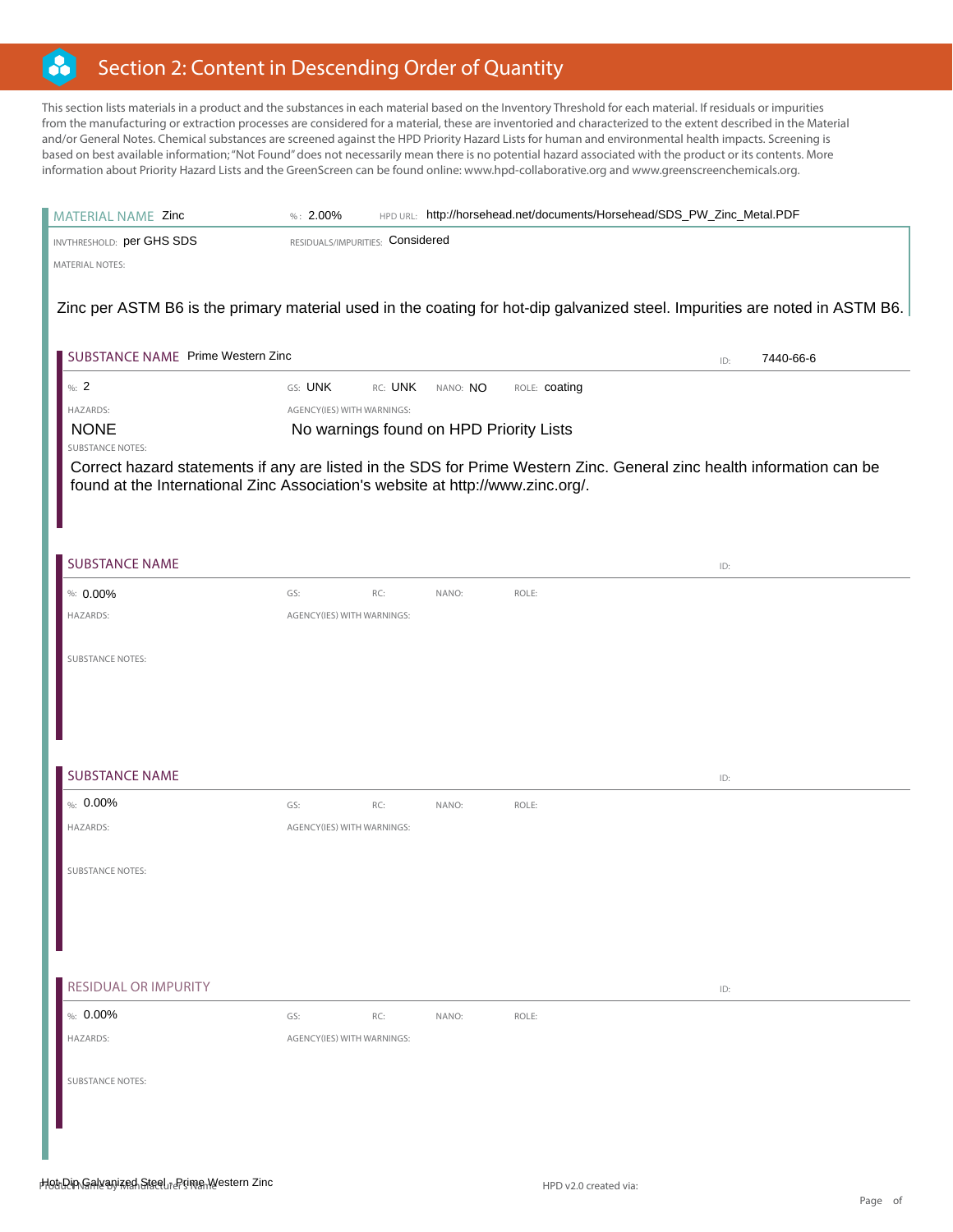#### Section 3: Certifications and Compliance  $\odot$

This section lists applicable certification and standards compliance information for VOC emissions and VOC content. Other types of health or environmental performance testing or certifications completed for the product may be provided.

| <b>VOC EMISSIONS</b>                                                                   |                    | Name of Certification or Compliance | Not Applicable - No VOC Emissions |                                                                                 |
|----------------------------------------------------------------------------------------|--------------------|-------------------------------------|-----------------------------------|---------------------------------------------------------------------------------|
| <b>CERTIFYING PARTY:</b>                                                               | <b>ISSUE DATE:</b> | <b>EXPIRY DATE:</b>                 | <b>CERTIFIER OR LAB:</b>          |                                                                                 |
| <b>APPLICABLE FACILITIES:</b>                                                          |                    |                                     |                                   |                                                                                 |
| <b>CERTIFICATE URL:</b>                                                                |                    |                                     |                                   |                                                                                 |
| CERTIFICATION AND COMPLIANCE NOTES:                                                    |                    |                                     |                                   |                                                                                 |
|                                                                                        |                    |                                     |                                   |                                                                                 |
|                                                                                        |                    |                                     |                                   |                                                                                 |
|                                                                                        |                    |                                     |                                   |                                                                                 |
|                                                                                        |                    |                                     |                                   |                                                                                 |
|                                                                                        |                    |                                     |                                   |                                                                                 |
| <b>TYPE OF CERTIFICATION</b>                                                           |                    | Name of Certification or Compliance |                                   | Environmental Product Declaration for Hot-Dip Galvanized Structural Steel (LCA) |
| CERTIFYING PARTY: Self-Declared                                                        | <b>ISSUE DATE:</b> | <b>EXPIRY DATE:</b>                 |                                   | CERTIFIER OR LAB: Underwriters Laboratory (EPD)                                 |
| APPLICABLE FACILITIES: Member names are available at www.galvanizeit.org/galvanizers/. |                    |                                     |                                   |                                                                                 |
| <b>CERTIFICATE URL:</b>                                                                |                    |                                     |                                   |                                                                                 |
| CERTIFICATION AND COMPLIANCE NOTES.                                                    |                    |                                     |                                   |                                                                                 |

Certification is for the Environmental Product Declaration (EPD) for Hot-Dip Galvanized Structural Steel. The EPD covers the Life Cycle Analysis (LCA) of hot-dip galvanizing.

#### Section 4: Accessories  $\overline{+}$

This section lists related products or materials that the manufacturer requires or recommends for installation (such as adhesives or fasteners), maintenance, cleaning, or operations. For information relating to the contents of these related products, refer to their applicable Health Product Declarations, if available.

#### ACCESSORY PRODUCT OR MATERIAL NAME Not Applicable FOR URL:

CONDITION WHEN RECOMMENDED OR REQUIRED AND/OR OTHER NOTES: